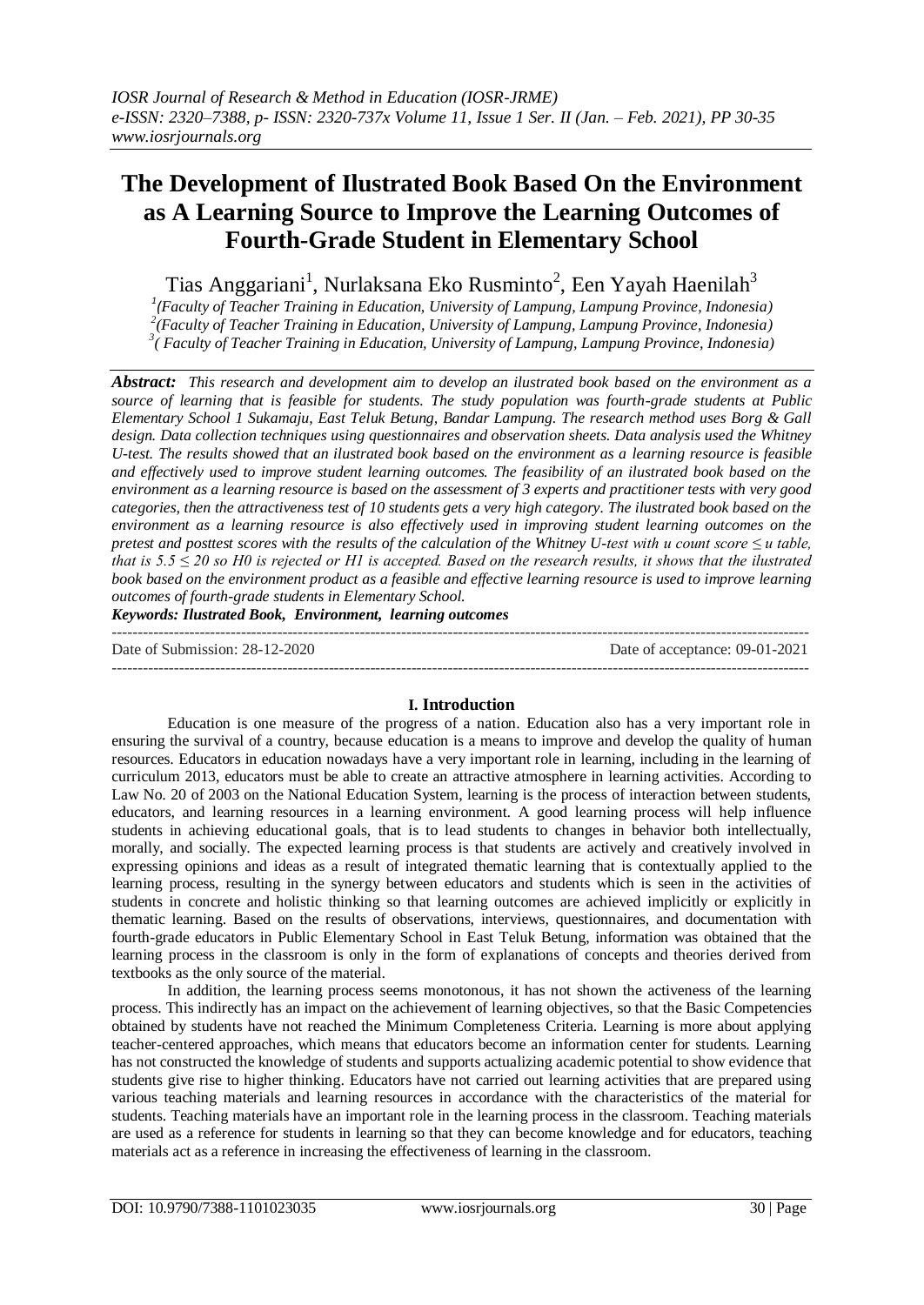According to Prastowo (2013: 298), Teaching materials are defined as all materials that are information, tools, or texts that are designed systematically so that they display a complete set of competencies that will be mastered by students and can be used in the learning process in the classroom. According to Jean Piaget in Djaali (2012: 70) that elementary school students at the age of 7-11 years are included in the concrete operational stage, where students are only able to solve real problems. One of the types of teaching materials is an ilustrated book because an ilustrated book is an alternative teaching material that is suitable for elementary school students because it can motivate students to learn. The ilustrated book will help students in the process of understanding and enriching the experience of the story. According to Michell in (Fauziyah, 2009: 252), an ilustrated book is a book in which there are pictures and words, in which the pictures and words do not stand alone, but depend on each other to become a unified story.

Nasution (1977: 125) states that the environment as a source of learning can be done in two ways, that are by bringing resources from the community into the classroom and by bringing students to the environment. Of course, each of these methods can be done with certain approaches, methods, techniques, and materials that are in accordance with the objectives of the teaching. An ilustrated book can contain messages via text or facts. An ilustrated book is associated with the environment in which students live because by using a concrete or real picture of the environment around where they live, students are able to analyze problems well just as students can see, feel, and try directly in the learning process. The environment provides many and varied learning resources, depending on the abilities of educators and students to choose and use them. The environment is very important for human survival and all the activities carried out in it.

According to Wuryandari (2015: 244) the environment is everything that is around humans, which affects the development of human life, either directly or indirectly. Thus making an ilustrated book based on the environment as a learning resource, it is hoped that students will later be able to understand learning material through learning experiences in their surrounding environment. Therefore, an ilustrated book using concrete or real picture in the surrounding environment in the contents of the text can encourage student learning outcomes, because there is attractiveness when reading and not monotonous. Therefore, the development of an ilustrated book based on the environment as a learning resource is expected to be in accordance with the environment around students in order to improve student learning outcomes as well as a means of increasing learning knowledge in elementary schools. This learning is realized so that learning resources that have been less applied so far are expected to be more efficient and effective in their absorption for students. The existence of an ilustrated book based on the environment will form a scheme so that students get the integrity of knowledge from the learning experience.

## **II. Methods**

This research is a Research and Development research, which is based on the Borg and Gall model. According to Borg and Gall, R&D is a development model in which research is used to design new products and procedures that are field-tested, evaluated, and refined to meet certain criteria. Conceptually, the research and development approach includes 10 general steps, as described by Borg & Gall, in Figs. The subject of this research is divided into two, which are the subject of product testing and the subject of using trials. The subject of expert validation product trials. The subjects of the usage test were fourth-grade educators at Public Elementary School 1 Sukamaju in East Teluk Betung. This research was conducted in 1 experimental class and 1 control class. The object of research in this development research is an ilustrated book based on the environment as a learning resource to improve student learning outcomes. Data analysis used validity, reliability, difference power test, level of difficulty, and effectiveness using the Whitney U-test.

## **III. Results and Discussion**

Based on the results of the development of an ilustrated book based on the environment as a learning resource to improve the learning outcomes of fourth-grade students at Public Elementary School in Sukamaju, East Teluk Betung, Bandar Lampung, it is carried out by applying pictorial Verita books starting from observation, testing and improving an ilustrated book and implementation of an ilustrated book based on the environment on a small scale. The results of the research from this stage of development research are as follows:

## **1. Research and Information Gathering**

Research and data collection which includes: collecting reference sources/literature review, classroom observations/observations, and identification of problems encountered in learning and summarizing the problems. Initial information is also needed to support the development of the questionnaire that will be developed. At this stage, the researchers conducted observations, collected learning outcome documents, and distributed questionnaires of needs to elementary schools in East Teluk Betung targeting fourth-grade teachers. After that, the researcher conducted a literature review to find references that support the existing information.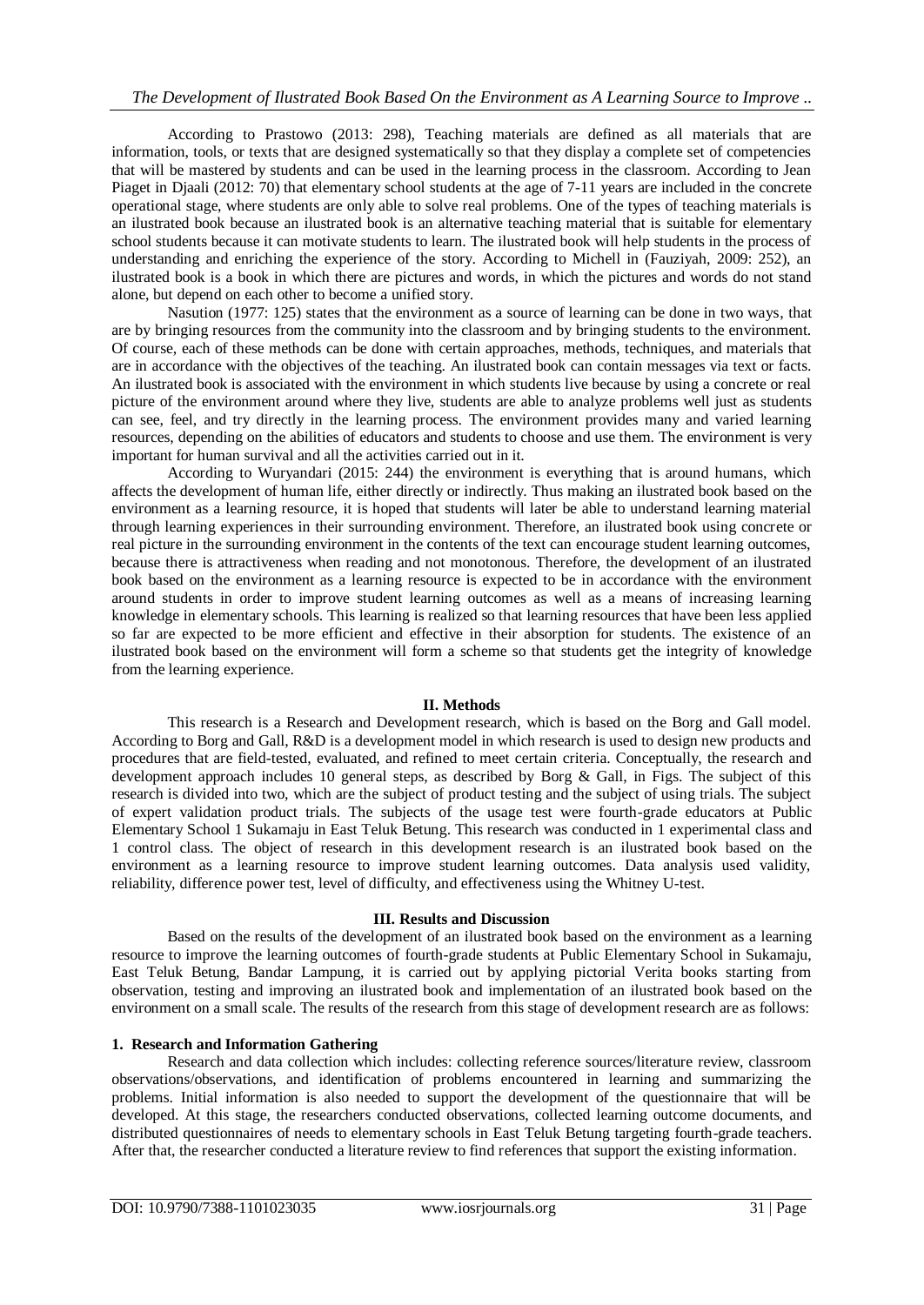# **2. Planning**

Conduct planning which includes identification and definition of initial conditions, setting goals, and determining the sequence of product preparation. These activities include the following.

- a. Set goals and results to be achieved in goals.
- b. Determine Basic Competencies related to the environment.
- c. Mapping of Basic Competencies from Core Competencies based on themes in accordance with learning, that is the theme of My Living Area, sub-theme of Fourth-grade of My Living Environment.
- d. Making assessment instrument indicators based on the basic competencies to be achieved.

## **3. Develop preliminary from of**

Develop a product from research in the form of an ilustrated book. The result of this product design is a textbook prototype. Included in this step is the preparation of supporting components, preparing guidelines and manuals, and evaluating the appropriateness of supporting tools. Furthermore, the researchers conducted product validation with experts and practitioners to see the theoretical feasibility of an ilustrated book based on the environment.

## **4. Premilinary Field Testing**

Initial product trials are based on the results of storybook validation by experts in the material, language, and media/design aspects as well as practitioner tests from the teacher to see the theoretical feasibility of the product. The results of the validation for each aspect are as follows.

| Table 1. Results of Vanuation by Experts |                                    |       |  |
|------------------------------------------|------------------------------------|-------|--|
| N <sub>0</sub>                           | Validator                          | Score |  |
|                                          | Material Expert                    | 97.6  |  |
|                                          | Linguists                          | 86.5  |  |
|                                          | Media Expert                       | 91.7  |  |
| Average                                  |                                    | 90.35 |  |
|                                          | $\sim$<br><sup>n</sup><br>T.<br>л. |       |  |

Source: Research Results

Based on Table 1. It shows that the results of the recapitulation of material experts, linguists, and media experts get an average score of 90.35 in the very good category. Furthermore, the recapitulation results of practitioners' trials can be seen in table 2.

|                       |                                            | rabic $\bf{r}$ riactitioner rest bedres |           |             |               |       |
|-----------------------|--------------------------------------------|-----------------------------------------|-----------|-------------|---------------|-------|
| N <sub>o</sub>        | Subject                                    | <b>Assessment Aspects</b>               | Score     | Total score | Maximum Score | Score |
| 1.                    | Nuraini Z S.Pd                             | Theory                                  | 72        | 171         | 206           |       |
|                       |                                            | Design                                  | 46        |             |               | 83.0  |
|                       |                                            | Language                                | 53        |             |               |       |
|                       |                                            | Theory                                  | 76        |             | 206           | 85.9  |
| 2.                    | Resmita S.Pd                               | Design                                  | 45        | 177         |               |       |
|                       |                                            | Language                                | 56        |             |               |       |
|                       |                                            | Theory                                  | 72        |             | 206           | 81,5  |
| 3.                    | Roziah S.Pd                                | Design                                  | 42        | 168         |               |       |
|                       |                                            | Language                                | 54        |             |               |       |
|                       |                                            | Theory                                  | 74        |             | 206           | 84,0  |
| 4.                    | Nursiah S.Pd                               | Design                                  | 44        | 173         |               |       |
|                       |                                            | Language                                | 55        |             |               |       |
|                       |                                            | Theory                                  | 76        |             | 206           |       |
| 5.                    | Neni Martini, S.Pd                         | Design                                  | 46        | 174         |               | 84,5  |
|                       |                                            | Language                                | 52        |             |               |       |
|                       | Lis Diana S.Pd                             | Theory                                  | 74        | 172         | 206           | 83.5  |
| 6.                    |                                            | Design                                  | 46        |             |               |       |
|                       |                                            | Language                                | 52        |             |               |       |
| Total                 |                                            |                                         |           | 1035        | 1236          | 502,4 |
| 83,7<br>Average Score |                                            |                                         |           |             |               |       |
| Category              |                                            |                                         | Very Good |             |               |       |
|                       | $\sim$<br>$\sim$<br>$\sim$<br>$\mathbf{I}$ |                                         |           |             |               |       |

**Table 2 Practitioner Test Scores**

Source: Questionnaire results obtained

Based on table 2. It shows that the results of the practitioner trial, obtained a total score of 1035 from a maximum score of 1236, with an average score of 83.7 in the very good category. Expert practitioner validation on the product was carried out by 6 fourth-grade educators in the Public Elementary School in East Teluk Betung. Based on the expert practitioner's validation, it can be concluded that the product being developed has a very decent quality.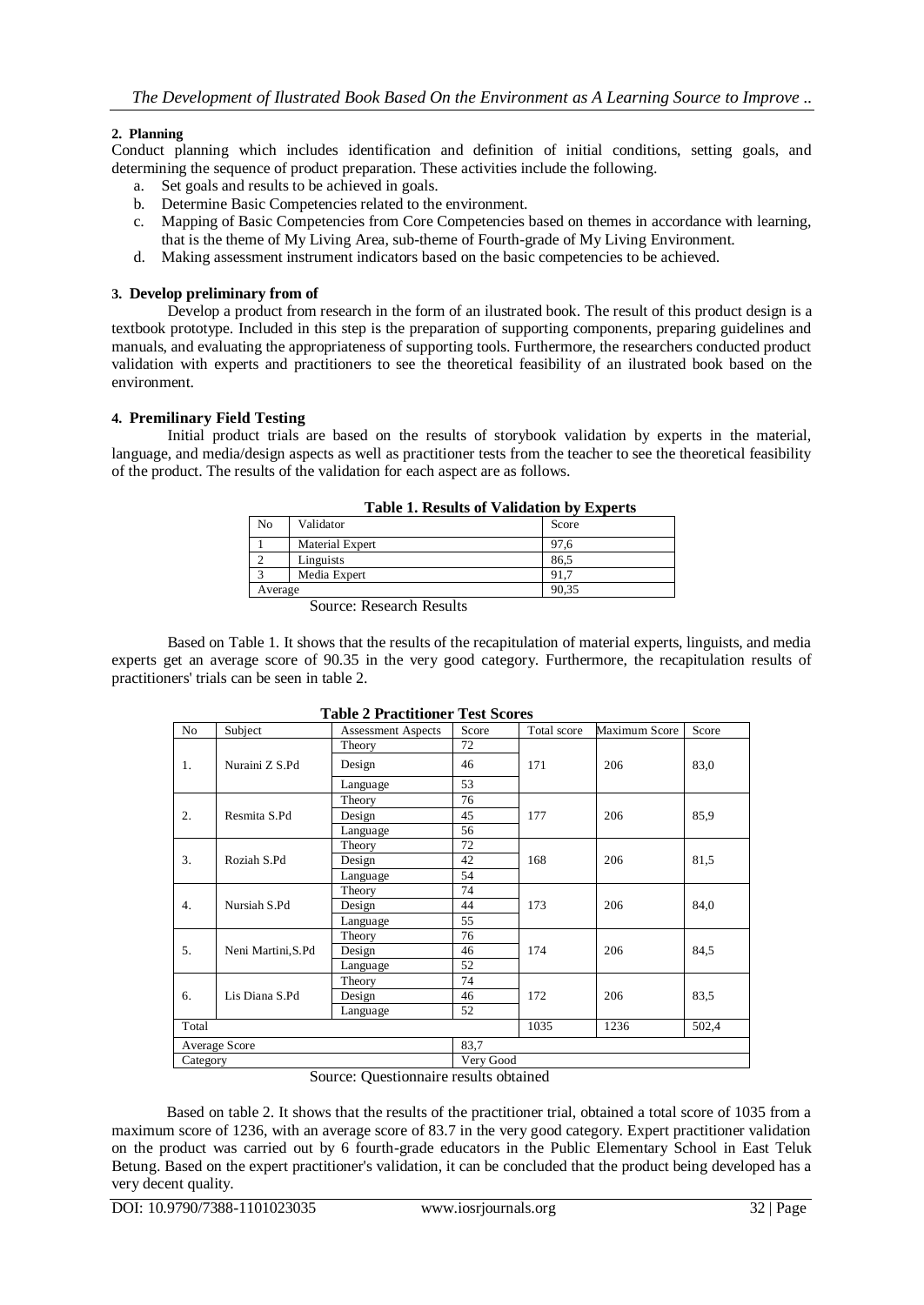In this study, the practitioner validation test was carried out once. Some suggestions are also given by educators as revisions for product improvement. The results of product revisions by fourth-grade educators (practitioners) at Public Elementary School 1 and Public Elementary School 2 in Sukamaju, East Teluk Betung are as follows.

- 1) Adjust the image with the text in the story
- 2) Choosing a story related to the origin of the events in Lampung.
- 3) Make a product cover with an image with the theme of Lampung.
- 4) Explain instructional step instructions to educators.
- 5) Consider activities in the story-book with time allocations.
- 6) The image is more colorful.
- 7) Improve writing in the product.

The results of the suggestions from several practitioners then became a reference in revising the picture book product. After being revised the product can then be implemented because it meets the proper criteria.

## **5. Main Product Revision**

After the initial product design is carried out to find out whether there are still discrepancies or errors in the product design to be repaired and as improvements to the product to be developed. At this stage, the researcher then improves or revises the ilustrated book based on the environment product that has been validated based on suggestions for improvement from design validation and practitioners.

#### **6. Main Field Testing**

After the assessment design is validated and corrected, the researcher gives the questions that have been made according to the learning material grid, and then the validity and reliability of the questions are measured. After that, the researchers tried out small or limited groups with 10 students, those are 3 high-ability students, 4 medium-capable students, and 3 low-ability students using an ilustrated book based on the environment in fourth-grade at Public Elementary School 1 Sukamaju in East Teluk Betung for 2019/2020 academic year. Testing is done by submitting an ilustrated book based on the environment products and cognitive questions before and after the 1-6 learning process and doing the attractiveness test of 10 students after carrying out the effectiveness test. The product effectiveness test was carried out to see if there was a significant difference in student learning outcomes seen from the lattice of students' questions using 20 items that had been tested for validity and reliability. Then to see the results of the effectiveness of learning outcomes in the form of questions distributed to students using the Mann Whitney U-Test data analysis, which is to analyze the effectiveness of the learning outcomes of students with treated and untreated classes. The following table shows the results of the Mann-Whitney U-Test after being calculated and presented as follows.

|        |         | Table 3. The results of the Mann Whitney U-Test after being calculated |  |
|--------|---------|------------------------------------------------------------------------|--|
| Aspect | U-count | U-Table                                                                |  |

Average 5.5 20

Based on the table, it is analyzed that u-count =  $3.42$  while with a significance level of 5% and from  $n_1$  = 10, n2 = 9, U table = n1; n2 = 10; 9 is 20. Because the value of u-count  $\leq$  u table (5,5  $\leq$  20) then H0 is rejected and Ha is accepted. So the conclusion is there is a difference in the increase in student learning outcomes in the control class that does not use an ilustrated book based on the environment and the experimental class that uses an ilustrated book based on the environment development. The full results of the Mann Whitney U-Test calculation can be seen in the attachment.

Then carried out an attractiveness trial aimed at knowing the response of students to the feasibility of the product being developed. The test was carried out on 10 students who were initially the target of the questionnaire. This is intended to assess the attractiveness, convenience, and usefulness of an ilustrated book from the point of view of students as users of an ilustrated book in the learning class. The questionnaire shows the ilustrated book as a learning resource grouped in the very high category of a story-book feasibility assessment which can be seen in table 4.

| No             | Learners | <b>Criteria</b>   | <b>Score</b> | <b>Rating Category</b> |
|----------------|----------|-------------------|--------------|------------------------|
|                |          | Attractiveness    | 85,7         | Very High              |
|                | Andini   | Easiness          |              |                        |
|                |          | <b>Usefulness</b> |              |                        |
| $\overline{2}$ | Bayu     | Attractiveness    | 78,5         | Very High              |
|                |          | Easiness          |              |                        |

| <b>Table 4. Results of Student Response Analysis</b> |  |  |
|------------------------------------------------------|--|--|
|------------------------------------------------------|--|--|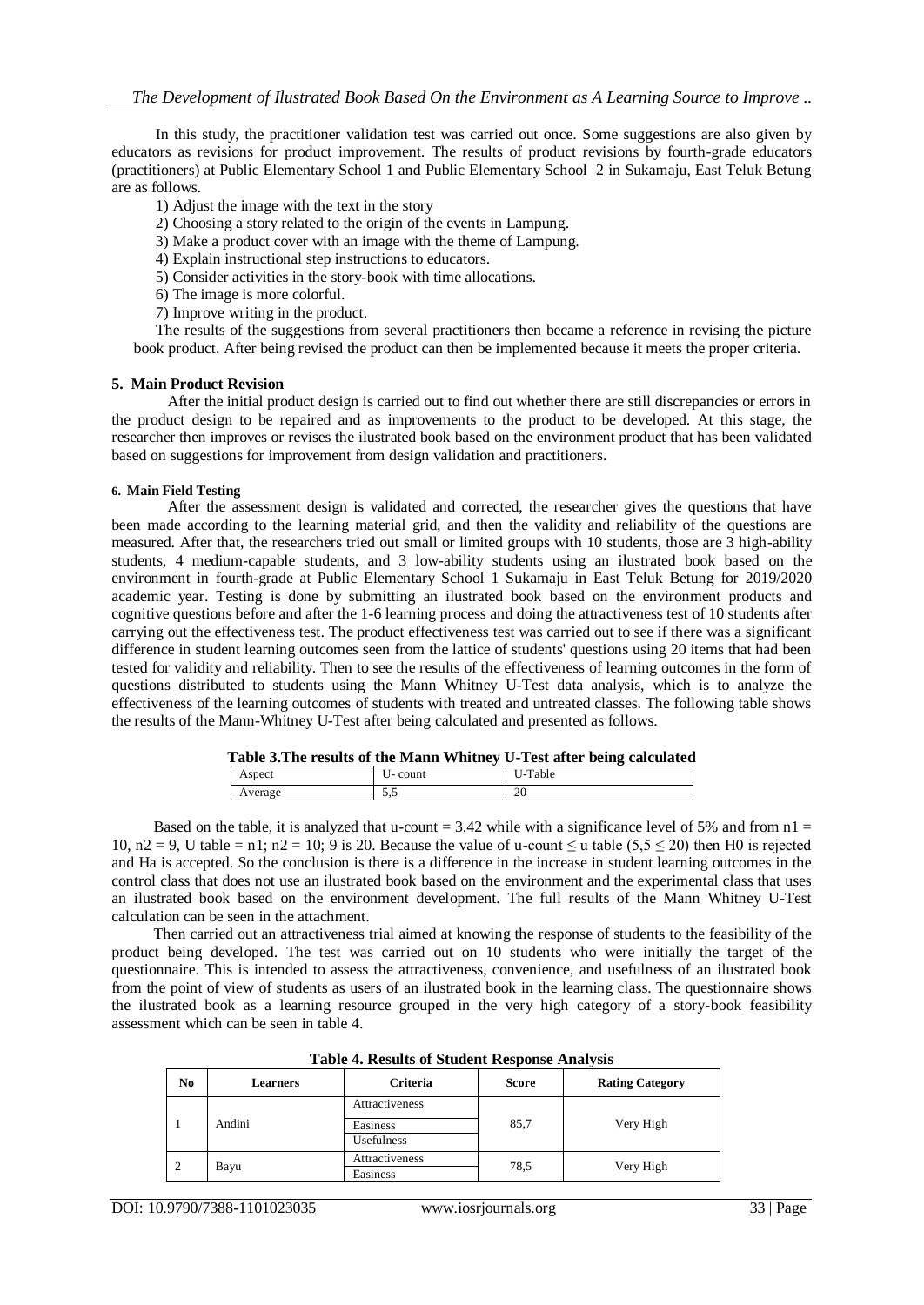| No                   | <b>Learners</b> | Criteria              | <b>Score</b> | <b>Rating Category</b> |
|----------------------|-----------------|-----------------------|--------------|------------------------|
|                      |                 | Usefulness            |              |                        |
|                      | Bintang         | Attractiveness        |              |                        |
| 3                    |                 | Easiness              | 92,8         | Very High              |
|                      |                 | Usefulness            |              |                        |
|                      |                 | <b>Attractiveness</b> |              |                        |
| $\overline{4}$       | Fahri           | Easiness              | 89,2         | Very High              |
|                      |                 | Usefulness            |              |                        |
|                      |                 | Attractiveness        |              | Very High              |
| 5                    | Fanny           | Easiness              | 85,7         |                        |
|                      |                 | Usefulness            |              |                        |
|                      |                 | Attractiveness        |              | Very High              |
| 6                    | Habsi           | Easiness              | 85,7         |                        |
|                      |                 | Usefulness            |              |                        |
|                      | Karmila         | Attractiveness        | 89,2         | Very High              |
| $\tau$               |                 | Easiness              |              |                        |
|                      |                 | Usefulness            |              |                        |
|                      | Melia           | Attractiveness        | 89,2         | Very High              |
| 8                    |                 | Easiness              |              |                        |
|                      |                 | <b>Usefulness</b>     |              |                        |
|                      |                 | Attractiveness        |              |                        |
| 9                    | Merry           | Easiness              | 92,8         | Very High              |
|                      |                 | <b>Usefulness</b>     |              |                        |
|                      | Susilowati      | Attractiveness        | 89,2         | Very High              |
| 10                   |                 | Easiness              |              |                        |
|                      |                 | Usefulness            |              |                        |
| <b>Average Score</b> |                 |                       | 87,8         | <b>Very High</b>       |

Based on Table 4. It shows that the results of the attractiveness, convenience, and usefulness test for 10 students adjusted to the aspects assessed obtained an average score of 87.8 with a very high category.

# **7. Operational Product Revisions**

Based on the results of the observations, After that, the development of the ilustrated book based on the environment product was then made. The purpose of this product revision is to improve the ilustrated book based on the environment product that has been developed and adapted to real conditions in the field based on limited product trials.

The development of an ilustrated book based on the environment as a theoretically feasible learning resource is based on the theories and manufacturing steps used, then the 3 expert validation test is carried out, the 6 practitioners or educator test along with suggestions by the educator and the 10 students' attractiveness test. The development of this ilustrated book based on the environment was made for students to get a better understand of the ilustrated book, the researchers used the area around the school at Public Elementary School 1 in East Teluk Betung. According to Slameto (2003: 57), A good environment needs to be created so that it can have a positive influence on the child or students so that they can learn as well as possible. Students can choose various objects in the environment to be used as a learning resource. There are various forms and types of this environment, for example, rice fields, forests, factories, agricultural land, mountains, lakes, historical relics, museums, and so on. Learning resources in the environment can be also in the form of simple objects that can be brought into the classroom, for example, rocks, plants, animals, household utensils, handicrafts, and many other examples. Therefore, the environment taken is the environment around the school at Public Elementary School 1 in East Teluk Betuk.

Then the development of an ilustrated book product produced is adjusted to the steps for making curriculum 2013 teaching materials so that it is said to be theoretically feasible. Therefore, the development of an ilustrated bookbased on the environment as a learning resource consists of pages, titles, preface, table of contents, mapping of Core Competencies, Basic Competencies, indicators and learning objectives, instructions for using storybooks, presentation of material and guides for learning activities, and References. In an ilustrated book based on the environment products using the Problem Based Learning model so that students can solve